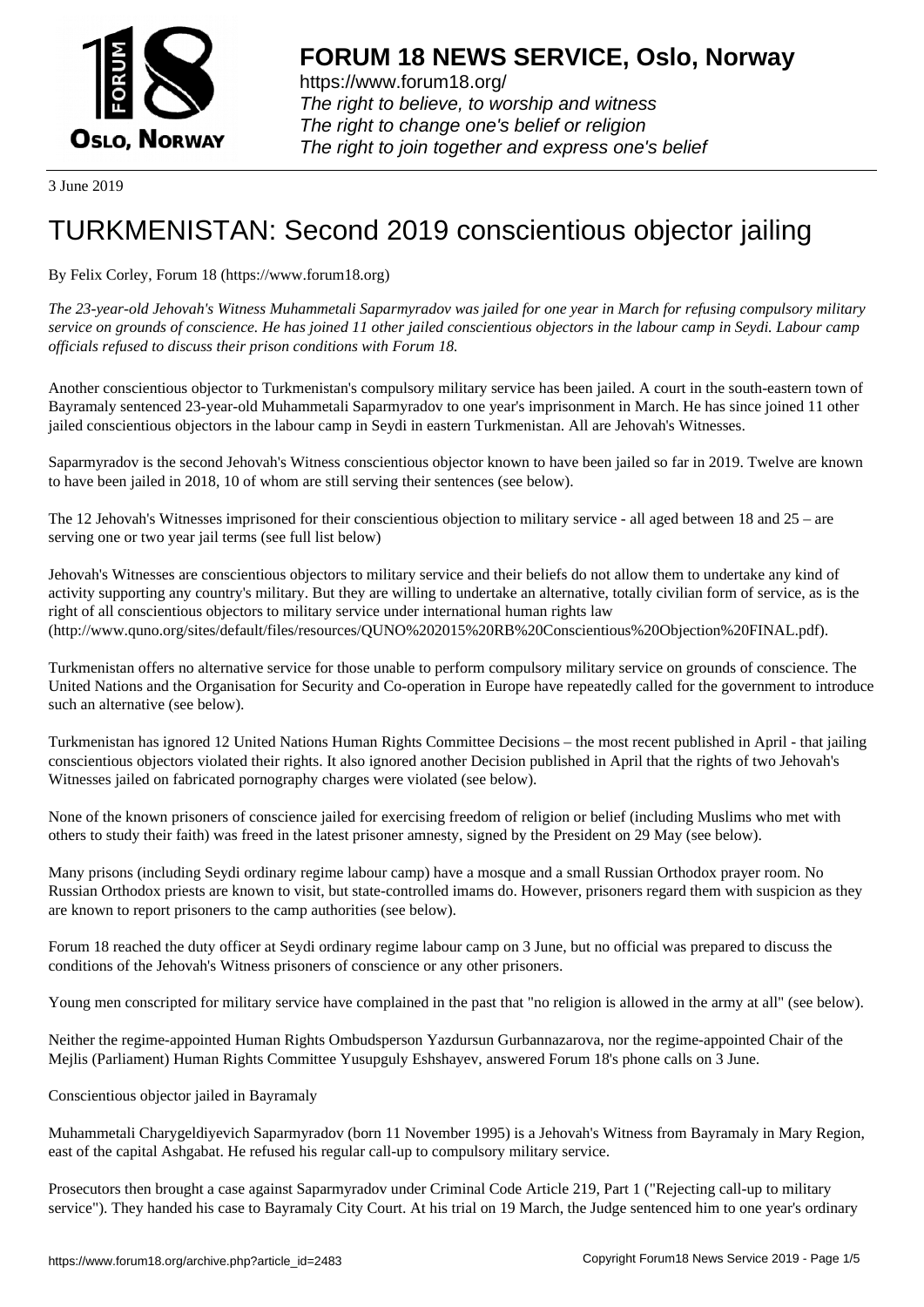As Saparmyradov had not been held in pre-trial detention, he was arrested immediately after the court hearing.

Saparmyradov and his mother decided not to appeal against his conviction, Jehovah's Witnesses added.

The authorities then transferred Saparmyradov to serve his sentence at the ordinary regime labour camp in the desert near Seydi, in Lebap Region. (The prison now seems to use the designation LB-E/12, not LB-K/12.) Many other prisoners of conscience jailed to punish them for exercising the right to freedom of religion or belief have been held in the camp, where torture is said to be routine and prisoners are denied their freedom of religion and belief and other rights. (http://www.forum18.org/archive.php?article\_id=2244)

The address of the Seydi Labour Camp is:

746222 Lebap velayat

Seydi

uchr. LB-E/12

Turkmenistan

Saparmyradov was the second conscientious objector known to have been jailed in 2019. The first, Azamatjan Narkulyev, was given a one-year jail term on 7 January. (http://www.forum18.org/archive.php?article\_id=2443)

Prisons' state-controlled mosques, Orthodox prayer rooms only

Some of Turkmenistan's prisons (except Ovadan-Depe strict regime prison) have a mosque and a small Russian Orthodox prayer room, former prisoner of conscience Saparmamed Nepeskuliyev told Forum 18 on 8 May. (Nepeskuliyev, a former Radio Free Europe correspondent, was himself freed from Seydi labour camp in May 2018 and able to leave Turkmenistan in March 2019.)

No Russian Orthodox priests are known to visit prisons, but state-approved imams do. "But prisoners do not trust the clergy," Nepeskuliyev added. "They call on prisoners to be calm and not to cause trouble, and praise the president. No prisoner would reveal anything to them, just attend prayers."

Similarly, prisoners at the strict regime labour camp at Bayramaly (MR-K/16) complain that the state-appointed imam appears to be unable to answer questions about Islam. He also reports prisoners to the camp authorities if they raise questions about their faith, Turkmen.news told Forum 18 on 3 June. Some prisoners were reportedly sent to the punishment cell after the imam reported them for questioning his knowledge of Islam.

Many prisoners of conscience

The twelve jailed conscientious objectors are among the many people Turkmenistan has jailed for exercising freedom of religion or belief.

Five Muslims who met to study the works of theologian Said Nursi failed to overturn their 12-year jail terms at Turkmenistan's Supreme Court in July 2018. Four of the five are in the top-security prison at Ovadan-Depe, where prisoners have suffered torture and death from abuse or neglect. (http://www.forum18.org/archive.php?article\_id=2399)

Dozens of Muslims from in and around the eastern city of Turkmenabat were imprisoned in 2013 and after to punish them for their involvement in a Muslim study group. Most or all the prisoners are believed to be held in Ovadan-Depe. For several years relatives had no information as to whether they were still alive. Three of the group are known to have died in prison. (http://www.forum18.org/archive.php?article\_id=2318)

Statistical forms prison administrations have to submit regularly to higher authorities, such as the Prosecutor's Office and the Interior Ministry, ask for numbers of various categories of prisoners, including detained "adherents of banned religious organisations". Another form asks for the number of jailed alleged "Wahhabis", "Jehovists", and "Suleimanists" (an apparent reference to followers of Turkish-influenced Islam). (http://www.forum18.org/archive.php?article\_id=2476)

No prisoners of conscience freed under May amnesty

On 29 May, President Gurbanguly Berdymukhamedov signed a decree freeing 764 prisoners, the government website announced the same day. A condition of being freed was for prisoners to repent of what they had done.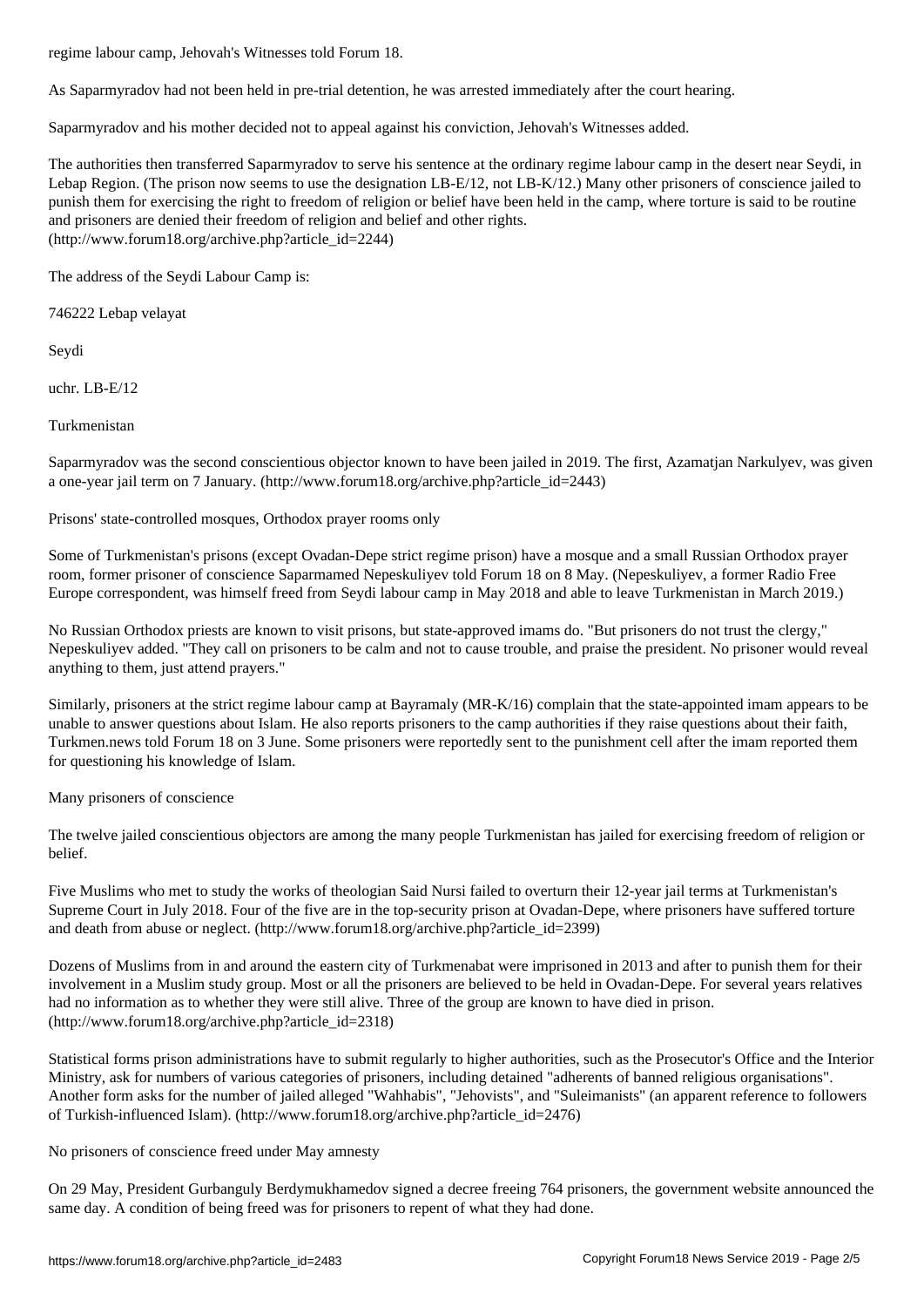None of the 12 jailed Jehovah's Witness conscientious objectors was freed under the amnesty, Jehovah's Witnesses told Forum 18. None of the Muslim prisoners of conscience jailed for meeting with others to study their faith are known to have been freed either, other sources indicated.

No Jehovah's Witness was included in the March prisoner amnesty as, when asked to say in writing if they admitted their "guilt" and repented of their "crime", they all wrote "No". (http://www.forum18.org/archive.php?article\_id=2476)

In September 2018, ahead of the presidential amnesty, officials at Seydi Labour Camp told three Jehovah's Witness prisoners - Kerven Kakabayev (released in January 2019 at the end of his sentence), Mekan Annayev, and Veniamin Genjiyev - that they would be granted amnesty and released. Even though their names were on the publicly announced list of prisoners to be amnestied, the three men were not among the 1,722 prisoners released the following day. (http://www.forum18.org/archive.php?article\_id=2443)

No conscientious objection, no alternative service

In defiance of repeated calls by the United Nations (UN) and the Organisation for Security and Co-operation in Europe, Turkmenistan offers no alternative to its compulsory military service. Military service for men between the ages of 18 and 27 is generally two years. Call-up is decreed each spring and autumn. (http://www.forum18.org/archive.php?article\_id=2400)

Young men who refuse military service on grounds of conscience face prosecution under Criminal Code Article 219, Part 1. This punishes refusal to serve in the armed forces in peacetime with a maximum penalty of two years' imprisonment or two years' corrective labour.

From 2014, courts punished conscientious objectors with corrective labour or suspended prison terms, rather than imprisonment. However, jailings resumed with two prison terms in January 2018. (http://www.forum18.org/archive.php?article\_id=2363)

UN decisions on prisoners of conscience ignored

The United Nations Human Rights Committee, in its Decision published on 4 April, found that the Turkmen authorities had violated the rights of Jehovah's Witness conscientious objector Arslan Dawletow (Dovletov) by jailing him for 18 months from December 2012. The Committee also complained of Turkmenistan's failure to respond to questions on the case, in defiance of its legal obligations. (http://www.forum18.org/archive.php?article\_id=2476)

The Decision on Dawletow's case was the 12th Human Rights Committee Decision that Turkmenistan violated the rights of Jehovah's Witness conscientious objectors by jailing them. Complaints to the UN Committee by at least four other convicted conscientious objectors (three of whom had been jailed and one fined) are still pending.

The UN Human Rights Committee issued a separate Decision in April that Turkmenistan had also violated the human rights of two other Jehovah's Witnesses by jailing them on fabricated pornography charges to punish them for exercising their right to freedom of religion and belief. (http://www.forum18.org/archive.php?article\_id=2476)

The Human Rights Committee reminded Turkmenistan that it is obliged to make reparation to all three prisoners of conscience, including by expunging their criminal records and providing adequate compensation. "The State party is also under an obligation" to prevent similar violations occurring, both Decisions stress.

Turkmenistan has ignored these latest UN Human Rights Committee Decisions, as it has ignored earlier decisions.

An official of the International Organisations Department of the Foreign Ministry in Ashgabat insisted to Forum 18 in May that the Foreign Ministry is working with the UN Human Rights Committee. However, asked what action the government would take in response to the Human Rights Committee Decisions he refused to say and put the phone down. (http://www.forum18.org/archive.php?article\_id=2476)

"No religion is allowed in the army at all"

Young men conscripted into the army complained earlier of lack of freedom of religion or belief during their service.

Despite the alleged partial guarantees in the Law on the Status and Social Protection of Servicemen, "no religion is allowed in the army at all" members of different religious communities told Forum 18 in 2016. "You can't have a Koran, Bible or other religious literature and you can't conduct prayers visibly," one noted. Conscripts often have no leave during their entire two year service, which means they cannot attend meetings for worship, a member of one religious community noted to Forum 18. (http://www.forum18.org/archive.php?article\_id=2244)

List of known jailed conscientious objectors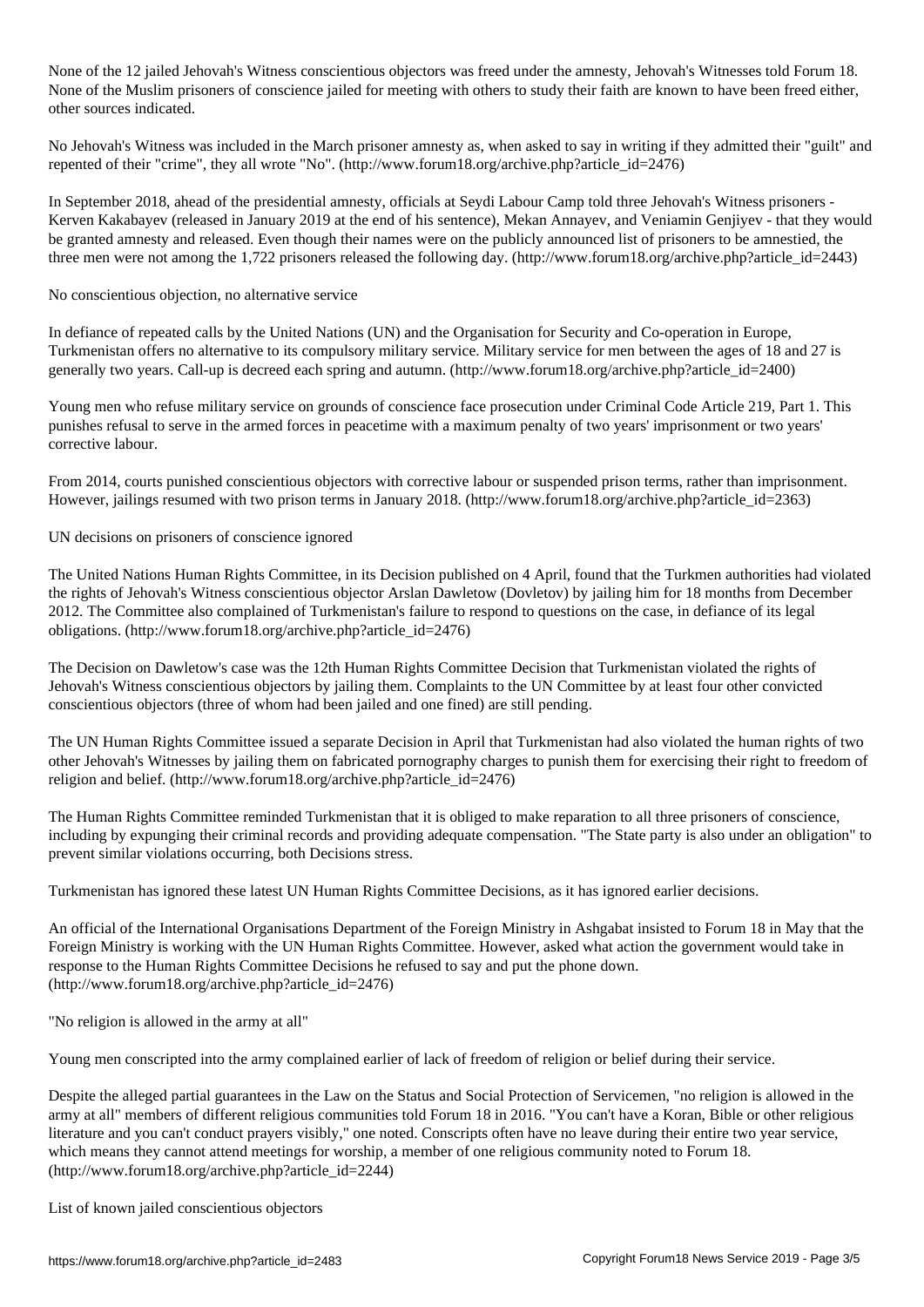Twelve constitution to computation objectors to computation (listed below) – all of them Jehovah's Witnesses – a serving prison sentences under Criminal Code Article 219, Part 1 ("Rejecting call-up to military service"):

1) Mekan Orazdurdiyevich Annayev; born 22 June 1999; sentenced 26 June 2018 Turkmenbashi City Court; no appeal to Balkan Region Court; two year ordinary regime labour camp.

2) Ikhlosbek Valijon oglu Rozmetov; born 26 November 1997; sentenced 11 July 2018 Gurbansoltan eje District Court; appeal rejected 23 July 2018 Dashoguz Regional Court; one year ordinary regime labour camp.

3) Veniamin Muslimovich Genjiyev; born 12 May 2000; sentenced 17 July 2018 Danew District Court; no appeal to Lebap Regional Court; one year ordinary regime labour camp.

4) Maksat Jumadurdiyevich Jumadurdiyev; born 15 May 2000; sentenced 17 July 2018 Danew District Court; no appeal to Lebap Regional Court; one year ordinary regime labour camp.

5) Isa Muslimovich Sayayev; born 14 May 1994; sentenced 9 August 2018 Koneurgench City Court; appeal rejected 11 September 2018 Dashoguz Regional Court; one year ordinary regime labour camp.

6) Ruslan Khadynyaz oglu Artykmuradov; born 24 May 2000; sentenced 13 August 2018 Sayat District Court; appeal rejected 11 September 2018 Lebap Regional Court; one year ordinary regime labour camp.

7) Sokhbet Rejepmyradovich Agamyradov; born 4 January 2000; sentenced 27 August 2018 Mary City Court; appeal lodged to Mary Regional Court but city court refuses to hand it on; one year ordinary regime labour camp.

8) Serdar Annamyradovich Atayev; born 9 June 2000; sentenced 28 August 2018 Mary City Court; appeal lodged to Mary Regional Court but city court refuses to hand it on; one year ordinary regime labour camp.

9) Gurbangylych Dovletovich Muhammetgulyyev; born 15 March 2000; sentenced 28 November 2018 Mary City Court; no appeal to Mary Regional Court; one year ordinary regime labour camp.

10) Eziz Dovletmuradovich Atabayev; born 15 March 1998; sentenced 19 December 2018 Dashoguz City Court; appeal rejected 15 January 2019 Dashoguz Regional Court; two year ordinary regime labour camp.

11) Azamatjan Narkulyevich Narkulyev; born 9 November 2000; sentenced 7 January 2019 Danew District Court; no appeal to Lebap Regional Court; one year ordinary regime labour camp.

12) Muhammetali Charygeldiyevich Saparmyradov; born 11 November 1995; sentenced 19 March 2019 Bayramaly City Court; no appeal to Mary Regional Court; one year ordinary regime labour camp.

## (END)

Full reports on freedom of thought, conscience and belief in Turkmenistan (http://www.forum18.org/archive.php?query=&religion=all&country=32)

For more background, see Forum 18's Turkmenistan religious freedom survey (http://www.forum18.org/archive.php?article\_id=2244)

Forum 18's compilation of Organisation for Security and Co-operation in Europe (OSCE) freedom of religion and belief commitments (http://www.forum18.org/archive.php?article\_id=1351)

Follow us on Twitter @Forum\_18 (http://twitter.com/forum\_18)

Follow us on Facebook @Forum18NewsService (http://www.facebook.com/Forum18NewsService)

All Forum 18 text may be referred to, quoted from, or republished in full, if Forum 18 is credited as the source.

All photographs that are not Forum 18's copyright are attributed to the copyright owner. If you reuse any photographs from Forum 18's website, you must seek permission for any reuse from the copyright owner or abide by the copyright terms the copyright owner has chosen.

© Forum 18 News Service. All rights reserved. ISSN 1504-2855.